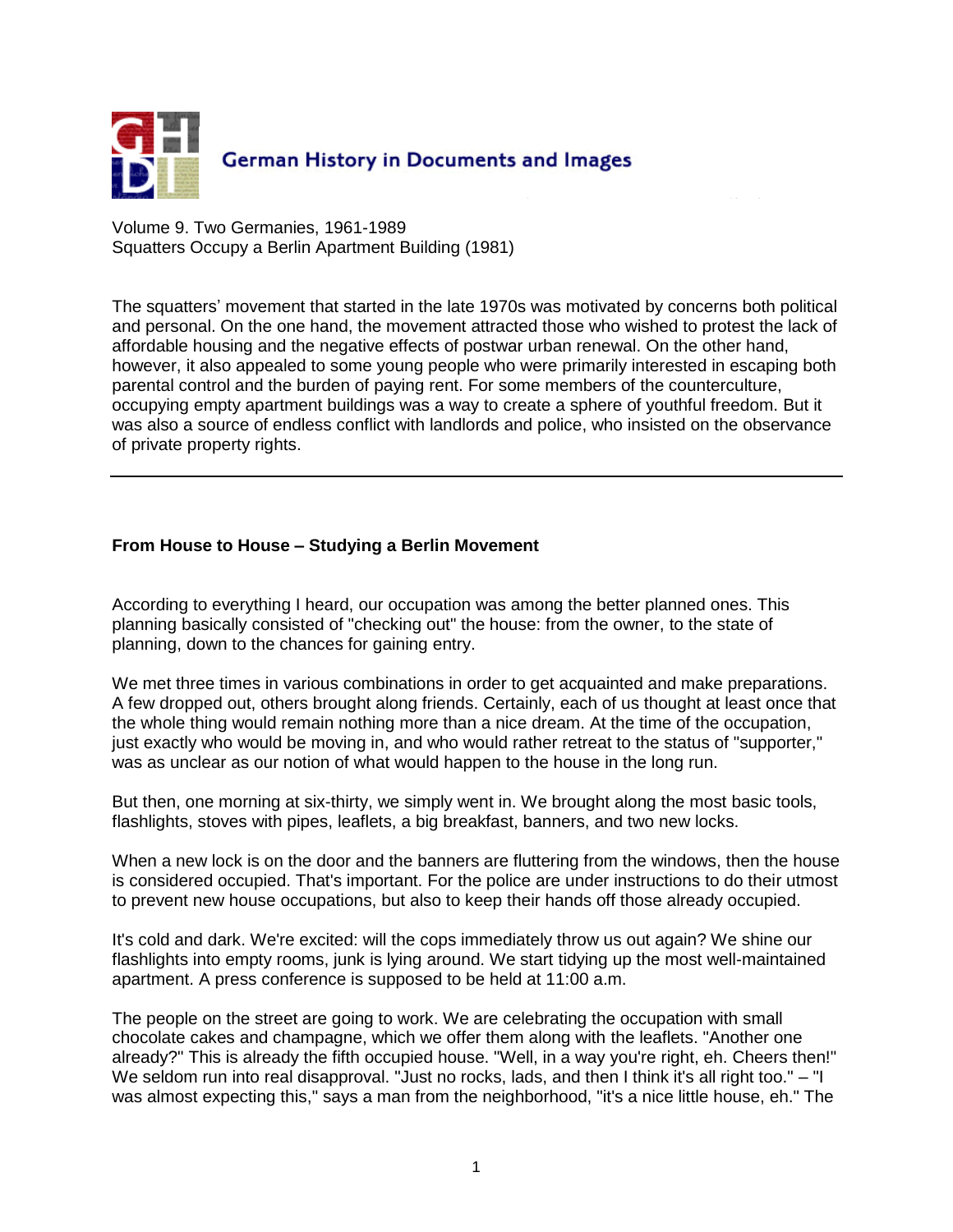leaflets are gone within two hours, the champagne even faster. We unload the stoves and building materials. At the press conference, the talk is of shameless speculation, the housing shortage, and irresponsibility. The journalists must have nearly memorized all that stuff about the 80,000 people looking for housing and the 10,000 empty apartments. They're looking for something unusual. How about that one banner – the one that says "Squatting is hot!" What's that supposed to mean?

At some point the cops arrive, or to be more precise: two COBs, cops on the beat. Is the house still occupied? Stupid question, just take a look. All right, and they're not allowed to enter anyway? Exactly. Got it. At the precinct station we'll now be entered on the appropriate list. For a few days, two plainclothes policemen in their VW Golf are acting as if they just happened to be standing in front of our house purely by accident in order to get a picture of the squatters. In the meantime, every day the postman brings us the TAZ<sup>1</sup>, and the coal merchant has put us on his list of customers. One day, the manager of the dry cleaning business across the street comes by with a big plastic bag. The first wash is free, he says, and adds, "You've got to keep clean." Armed with an old sofa and two homemade pies, two grandmas from the old people's home next door show up: "To good neighbors!" They are completely overwhelmed by their own courage, as are we. At some point, a carton of slightly bruised vegetables is sitting on the wall separating us from the supermarket next door. In the meantime we have started playing occasional soccer games against the Bolle<sup>2</sup> team.

One day, even the gentlemen from "Neue Heimat,"<sup>3</sup> which doesn't know what to do with our house anyway, turns up. He is totally happy that he's allowed to come in. "Usually they don't even talk with me," he says sadly. Otherwise, he doesn't have much to say. "It's all high level politics now; we just have to wait and see what the outcome is."

Meanwhile, it's turned to summer. In the garden, the grass (no, not the lawn) sprouts up. Everyone has his own room, and the first house-meetings and the first departures are already a thing of the past. We've built a little cottage for the transvestites who lure johns along our fence; it even has a wastebasket for Tempo tissues.<sup>4</sup> As a way of saying thanks, at the party celebrating the six-month anniversary of the occupation, one of them got on stage and gave us a striptease of the type he performs for the pleasure of otherwise sex-starved Turks in a nightclub two blocks away. The radical faction that wanted to offer the "transis" an apartment on the ground floor didn't get its way. Instead, a baby group moved in there recently.

 $[\ldots]$ 

 $\overline{a}$ 

The house next door is certainly the next one scheduled for evacuation. The "Neue Heimat" wants to add three floors of low-income housing to the front building. The cooperative has already written several letters to the "Dear Users" – letters in which they were urged to "voluntarily hand over the front building." In case they needed apartments, "Neue Heimat" would be prepared to accommodate them elsewhere. Intially, they could move to the side wing and the back building, and if they were interested, their banners could be fastened to the front building's scaffolding. The squatters replied that they were adequately supplied with toilet paper, and that they weren't thinking of yielding to the cooperative's requests. "Neue Heimat" also wants to modernize the side wing and the back building, the spaces into which they would have the

 $1$  TAZ: a leftist alternative daily newspaper  $-$  trans.

 $2$  Bolle: Berlin supermarket chain – trans.

 $3$  "Neue Heimat": the trade union-owned building cooperative  $-$  trans.

<sup>4</sup> Tempo: the German equivalent of Kleenex tissues – trans.